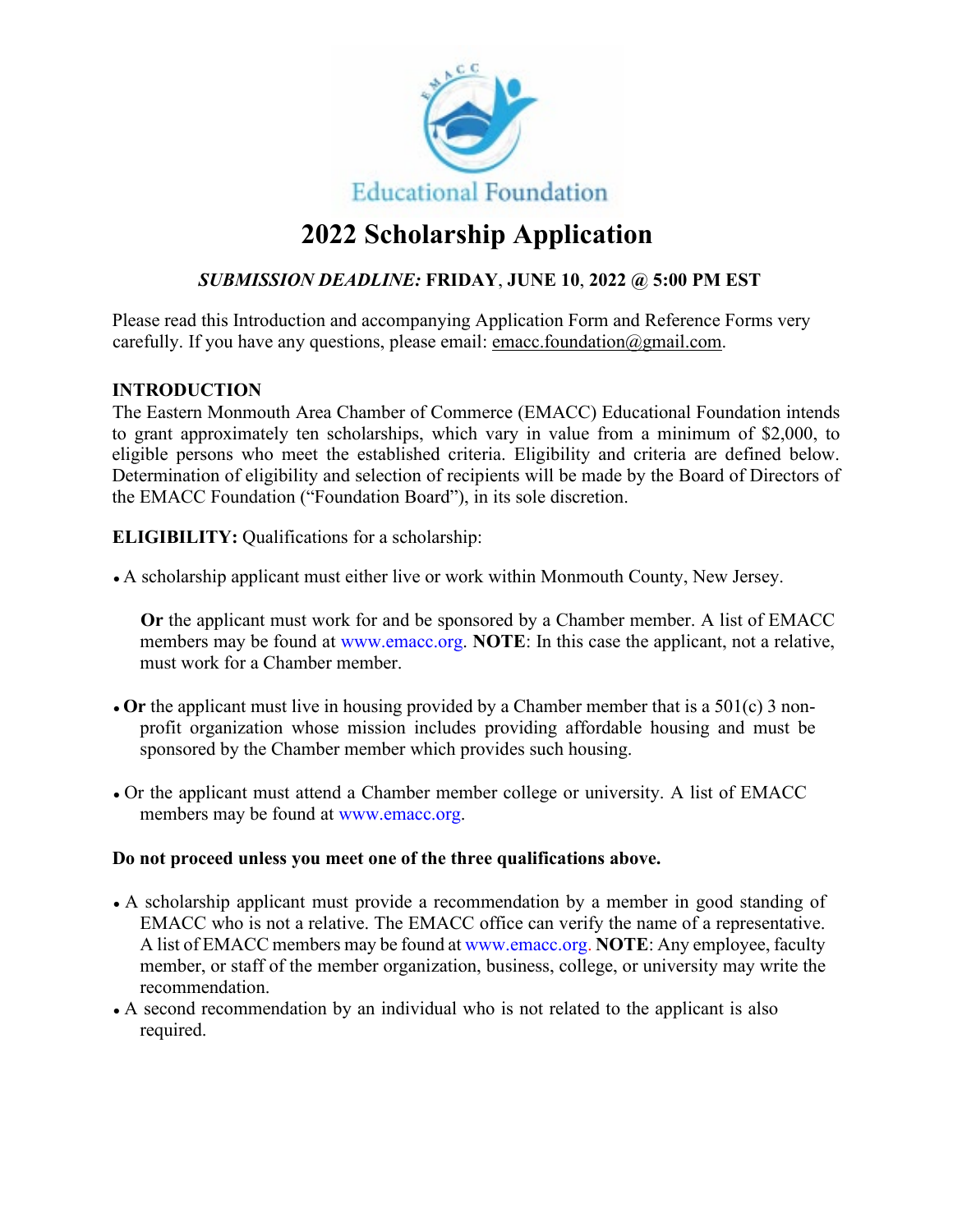#### **SCHOLARSHIPS OFFERED:**

- Category A) \$2,000 for a student at least 25 years old as of September of the current year, who is returning to school, changing careers or pursuing education for career advancement.
- Category B) \$2,000 for a college student entering his/her junior or senior year, and/or has completed 60 credits, who is in need of help to complete his/her degree because of increased expenses or decreased finances.

Scholarships are available to full- and part-time students. If the annual cost of an applicant's education or training program is less than \$2,000, any award to that applicant will be the lower amount.

**GRANT PROGRAM:** Please note that the EMACC Educational Foundation offers a separate grant program for students pursuing post high school vocational, technical, or certification programs. The application can be found on our page at: http://emacc.org/scholarship-application/.

**CRITERIA:** In awarding scholarships, the EMACC Educational Foundation Board of Directors may consider any or all of the following in its sole discretion: prior academic, vocational or professional performance; extracurricular or community activities; financial need; letters of recommendation; character; personal statements or interview.

**STATEMENT OF NON-DISCRIMINATION:** The awarding of scholarships shall be made without regard to race, religion, ethnicity, national origin, gender, sexual preference, age or physical handicap.

**APPLICATION PROCEDURE:** Applications for scholarships shall be made on forms and in accordance with procedures developed by the Foundation Board. All applications, including references, must be completed and received by Friday, June 10, 2022 at 5:00PM EST. Completed applications can be sent via:

 $\bullet$  e-mail, as an attachment: emacc.foundation@gmail.com

Scholarship winners will be contacted in June or early July 2022.

**USE OF SCHOLARSHIP FUNDS:** Scholarships will be awarded for college tuition and fees.

**RULES:** The Foundation Board may adopt any rules necessary or desirable in its sole discretion to carry out the objectives of the Foundation, including a request for additional information from the applicant.

**PAYMENT:** Scholarship checks shall be made payable to the institution or, in certain circumstances, as the Foundation Board otherwise deems appropriate.

#### **FOUNDATION BOARD DISCRETION:**

The Foundation Board reserves the right to award scholarships as it deems appropriate including, without limitation, the right to award more than one scholarship in a particular category, the right to refrain from awarding any scholarship in a particular category, and the right to refrain from awarding any scholarship in any of the categories in its sole discretion.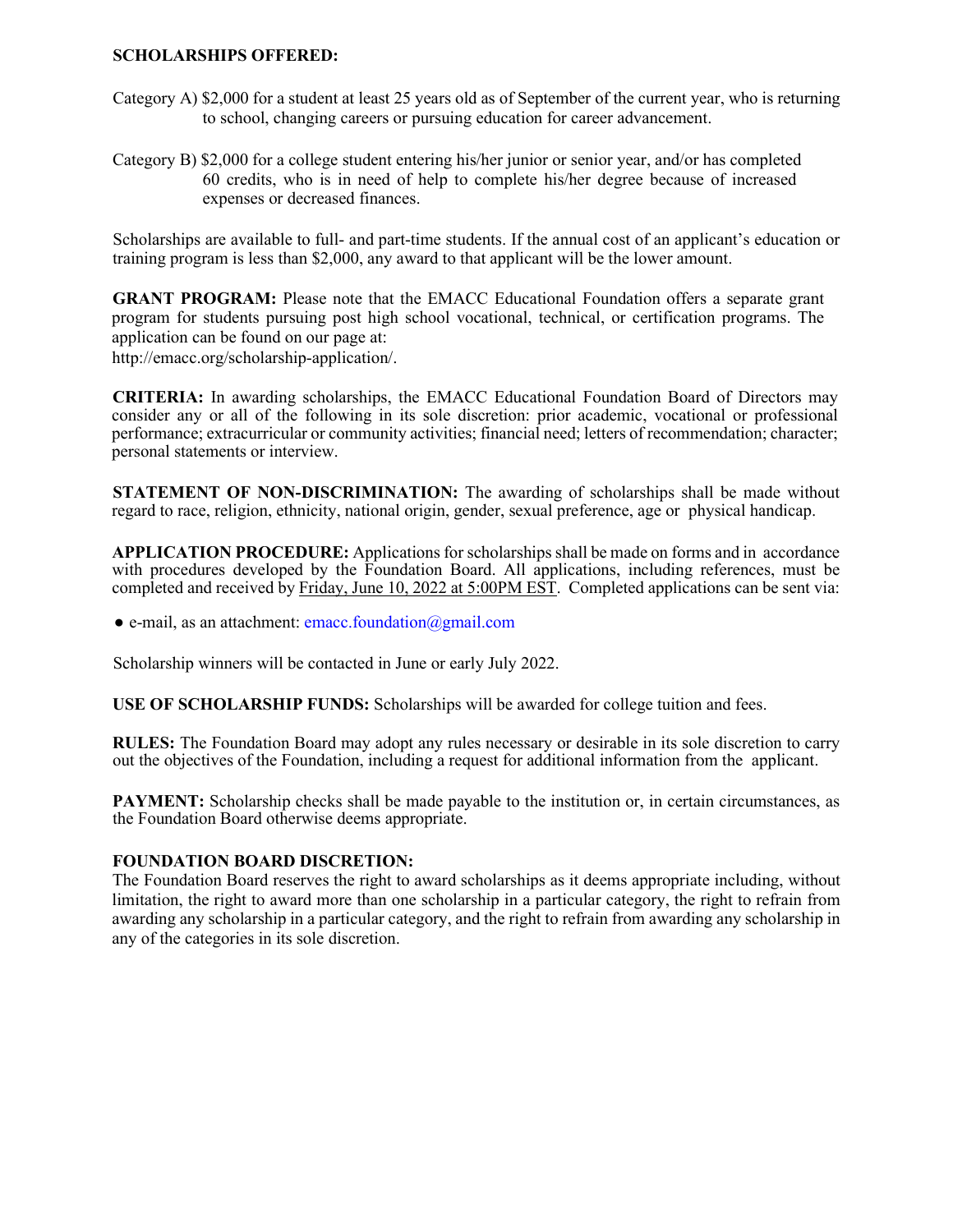| Please complete this form and all data sheets accurately and completely. Send via:<br>$\bullet$ e-mail, as an attachment: emacc.foundation@gmail.com                |                                                                                                                      |  |
|---------------------------------------------------------------------------------------------------------------------------------------------------------------------|----------------------------------------------------------------------------------------------------------------------|--|
| The complete application must be received by Friday, June 10, 2022 at 5:00PM EST                                                                                    |                                                                                                                      |  |
| <b>APPLICANT'S NAME</b>                                                                                                                                             | <u> 1989 - Johann Stein, mars an deutscher Stein und der Stein und der Stein und der Stein und der Stein und der</u> |  |
| ADDRESS (Must be street address, not PO Box)                                                                                                                        |                                                                                                                      |  |
|                                                                                                                                                                     |                                                                                                                      |  |
|                                                                                                                                                                     |                                                                                                                      |  |
|                                                                                                                                                                     |                                                                                                                      |  |
| To which categories are you applying? Refer to "Scholarships offered," page 1. Select: A_B_                                                                         |                                                                                                                      |  |
| Check all that apply.                                                                                                                                               |                                                                                                                      |  |
| If you are applying for category A, will you be at least 25 years old as of September 1st? Yes No<br>Have you received an EMACC scholarship before? Yes____ No ____ |                                                                                                                      |  |
|                                                                                                                                                                     |                                                                                                                      |  |
| Please list institutions to which you have been accepted or are attending for which scholarship funds would be used.                                                |                                                                                                                      |  |
| <b>INSTITUTION ADDRESS</b>                                                                                                                                          |                                                                                                                      |  |
|                                                                                                                                                                     |                                                                                                                      |  |
|                                                                                                                                                                     |                                                                                                                      |  |
|                                                                                                                                                                     |                                                                                                                      |  |
| Name of EMACC individual recommending you_                                                                                                                          |                                                                                                                      |  |
| Address                                                                                                                                                             |                                                                                                                      |  |
| Program Start Date:                                                                                                                                                 |                                                                                                                      |  |
| ACTIVITIES AND HONORS (Academic, Extra-curricular, Civic)                                                                                                           |                                                                                                                      |  |
|                                                                                                                                                                     |                                                                                                                      |  |
|                                                                                                                                                                     |                                                                                                                      |  |
| WORK EXPERIENCE (Volunteer or paid). Please indicate dates of experiences listed.                                                                                   |                                                                                                                      |  |

 $\mathcal{L}_\mathcal{L} = \{ \mathcal{L}_\mathcal{L} = \{ \mathcal{L}_\mathcal{L} = \{ \mathcal{L}_\mathcal{L} = \{ \mathcal{L}_\mathcal{L} = \{ \mathcal{L}_\mathcal{L} = \{ \mathcal{L}_\mathcal{L} = \{ \mathcal{L}_\mathcal{L} = \{ \mathcal{L}_\mathcal{L} = \{ \mathcal{L}_\mathcal{L} = \{ \mathcal{L}_\mathcal{L} = \{ \mathcal{L}_\mathcal{L} = \{ \mathcal{L}_\mathcal{L} = \{ \mathcal{L}_\mathcal{L} = \{ \mathcal{L}_\mathcal{$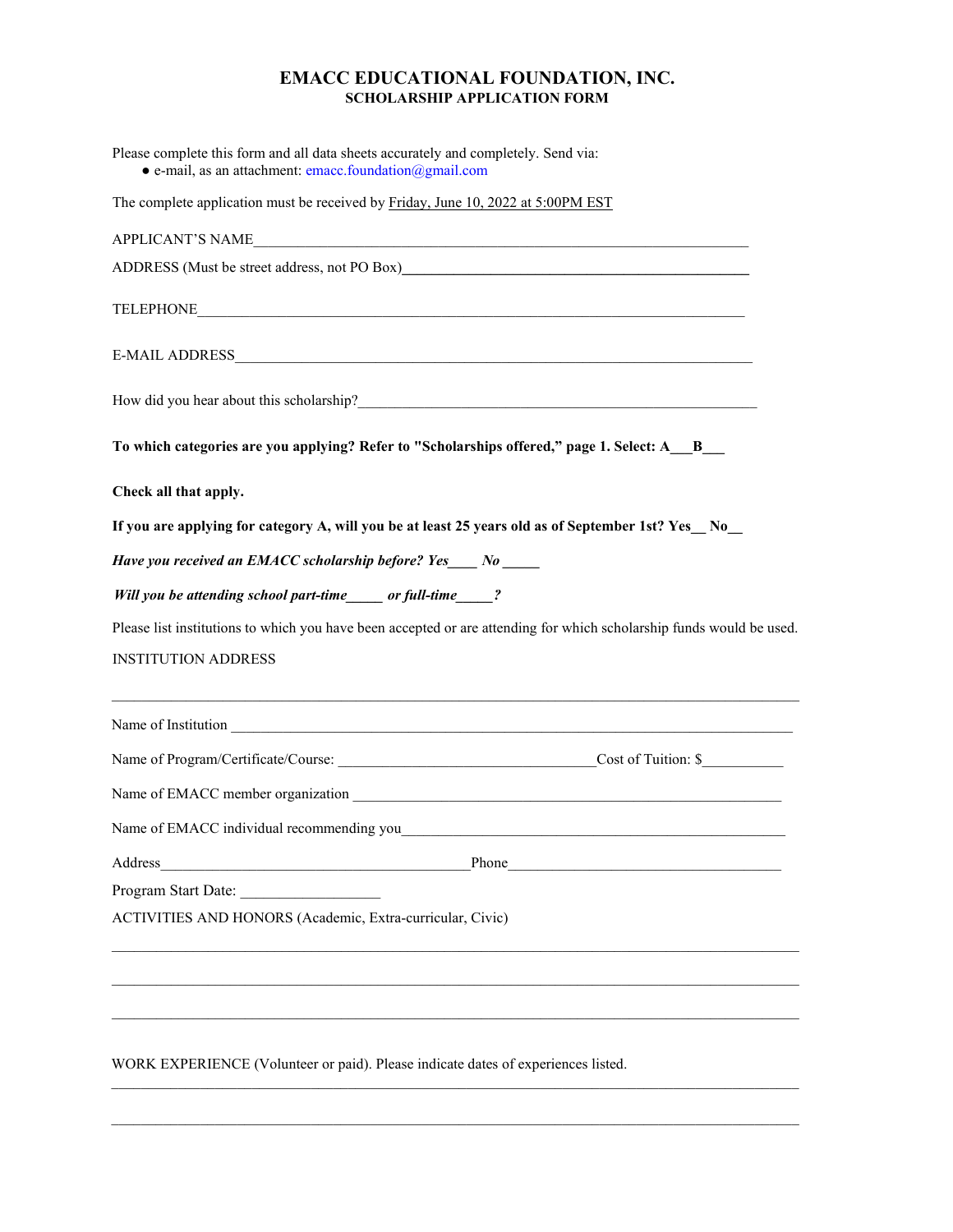## **ESSAY**:

Please enclose on a separate sheet of paper a brief essay about yourself. Your essay should cover the following points:

● **Why you want to continue your education or training** 

● **First-time applicant: How this scholarship will help you achieve your goals** ● **Previous recipient: What you have achieved with the help of this scholarship**. Note: The members of the Foundation Board change from year to year and they may not be familiar with your previous application.

- **How you intend to utilize your education to contribute to the business, civic and/or cultural aspects of the EMACC community**
- **Prior academic, vocational or professional performance and/or extracurricular or community activities, as applicable**
- **Why you have a need for financial assistance**

**NOTE: In scoring your application, the committee will give the most weight to evidence of character, community service and your description of your plans for the future.** 

This form may be duplicated.

#### **Release**

I hereby consent to the unconditional use of my name, likeness and submitted application and all of its related documents such as my essay, recommendations, etc. (collectively my "Application") by the Directors of the Eastern Monmouth Area Chamber of Commerce Educational Foundation, Inc. (the "Foundation"). I understand, and fully and unconditionally authorize, that my name, likeness, and Application may be used by said Directors and/or the Foundation in published materials, on Internet web pages and articles, in documents published by parties in connection with the Foundation scholarship for which I am applying or the Foundation's work in general, in communications to donors and other financial supporters of the Foundation, and for all other similar uses.

| Applicant signature |  |
|---------------------|--|
|---------------------|--|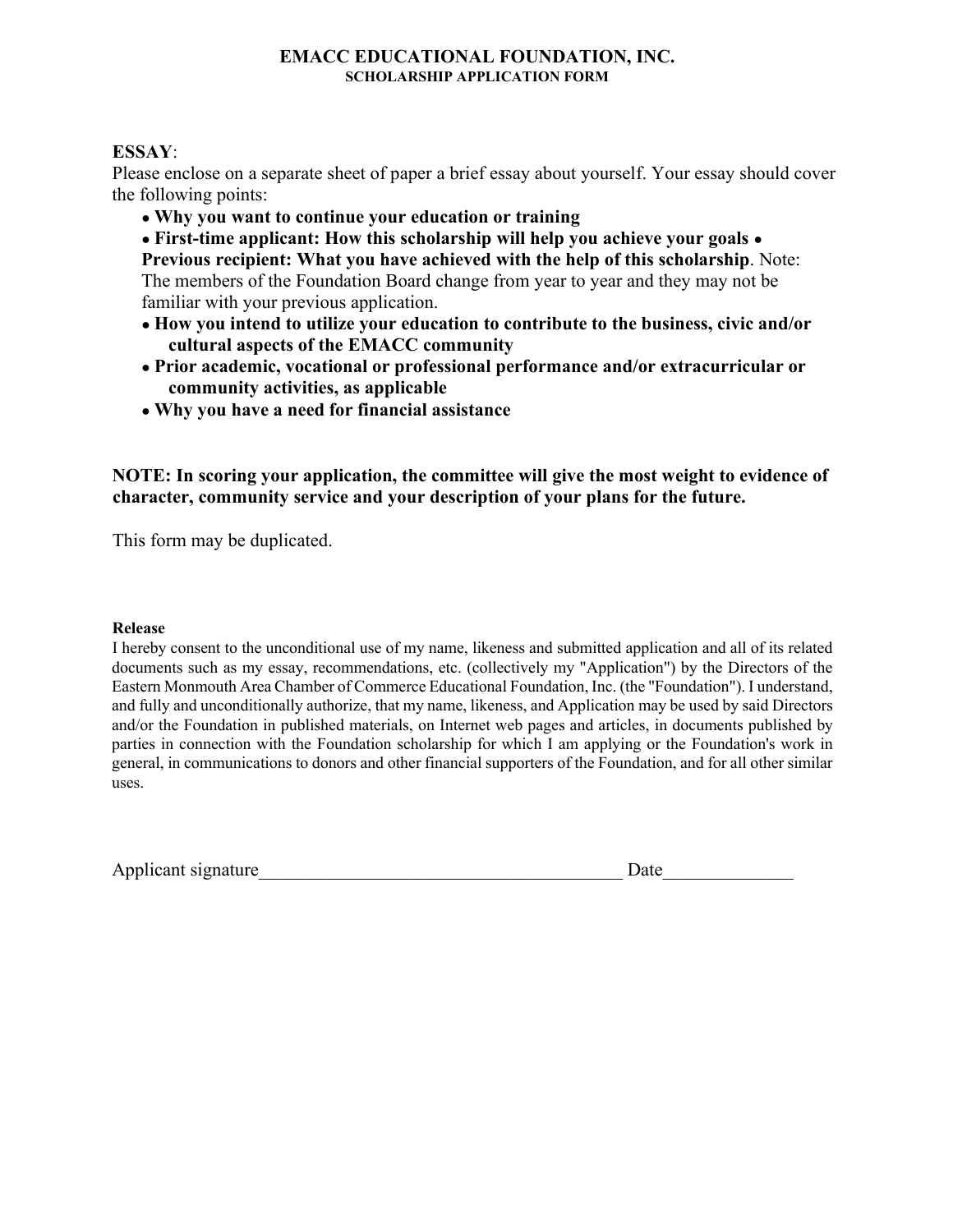#### **EMACC MEMBER IN GOOD STANDING REFERENCE**

*We require two (2) professional references. The reference must be from a member in good standing of The Eastern Monmouth Area Chamber of Commerce (EMACC). A list of EMACC members may be found at www.emacc.org Another reference must be from someone who knows you professionally.* 

NAME OF APPLICANT

NAME OF REFERENCE #1

ADDRESS\_\_\_\_\_\_\_\_\_\_\_\_\_\_\_\_\_\_\_\_\_\_\_\_\_\_\_\_\_\_\_\_\_\_\_\_\_\_\_\_\_\_\_\_\_\_\_\_\_\_\_\_\_\_\_\_\_\_\_\_\_\_\_\_\_\_\_\_\_\_\_\_\_\_\_\_\_

PHONE\_\_\_\_\_\_\_\_\_\_\_\_\_\_\_\_\_\_\_\_\_\_\_\_\_\_\_E-MAIL ADDRESS\_\_\_\_\_\_\_\_\_\_\_\_\_\_\_\_\_\_\_\_\_\_\_\_\_\_\_\_\_\_\_\_\_\_\_\_

 $\Box$  I am an EMACC member in good standing

□ My employer is an EMACC member in good standing

NAME OF EMACC MEMBER ORGANIZATION or company, as applicable

#### RELATIONSHIP TO APPLICANT

The above named applicant is applying for a scholarship from the Eastern Monmouth Area Chamber of Commerce Educational Foundation. Your assessment is very important to the Foundation Board of Directors in considering this applicant. Please tell us why you believe this individual should be awarded this scholarship. You may include any social, personal, academic, and/or vocational characteristics you believe will help in our selection process. **NOTE**: **Please return your reference to the applicant so they can include it in the complete application packet. Application deadline is** Friday, June 10, 2022 at 5:00PM EST.

**\_\_\_\_\_\_\_\_\_\_\_\_\_\_\_\_\_\_\_\_\_\_\_\_\_\_\_\_\_\_\_\_\_\_\_\_\_\_\_\_\_\_\_\_\_\_\_\_\_\_\_\_\_\_\_\_\_\_\_\_\_\_\_\_\_\_\_\_\_\_\_\_\_\_\_\_\_\_\_\_\_\_\_\_\_\_\_\_\_\_\_\_\_** 

**\_\_\_\_\_\_\_\_\_\_\_\_\_\_\_\_\_\_\_\_\_\_\_\_\_\_\_\_\_\_\_\_\_\_\_\_\_\_\_\_\_\_\_\_\_\_\_\_\_\_\_\_\_\_\_\_\_\_\_\_\_\_\_\_\_\_\_\_\_\_\_\_\_\_\_\_\_\_\_\_\_\_\_\_\_\_\_\_\_\_\_\_\_** 

**\_\_\_\_\_\_\_\_\_\_\_\_\_\_\_\_\_\_\_\_\_\_\_\_\_\_\_\_\_\_\_\_\_\_\_\_\_\_\_\_\_\_\_\_\_\_\_\_\_\_\_\_\_\_\_\_\_\_\_\_\_\_\_\_\_\_\_\_\_\_\_\_\_\_\_\_\_\_\_\_\_\_\_\_\_\_\_\_\_\_\_\_\_** 

**\_\_\_\_\_\_\_\_\_\_\_\_\_\_\_\_\_\_\_\_\_\_\_\_\_\_\_\_\_\_\_\_\_\_\_\_\_\_\_\_\_\_\_\_\_\_\_\_\_\_\_\_\_\_\_\_\_\_\_\_\_\_\_\_\_\_\_\_\_\_\_\_\_\_\_\_\_\_\_\_\_\_\_\_\_\_\_\_\_\_\_\_\_** 

**\_\_\_\_\_\_\_\_\_\_\_\_\_\_\_\_\_\_\_\_\_\_\_\_\_\_\_\_\_\_\_\_\_\_\_\_\_\_\_\_\_\_\_\_\_\_\_\_\_\_\_\_\_\_\_\_\_\_\_\_\_\_\_\_\_\_\_\_\_\_\_\_\_\_\_\_\_\_\_\_\_\_\_\_\_\_\_\_\_\_\_\_\_** 

**\_\_\_\_\_\_\_\_\_\_\_\_\_\_\_\_\_\_\_\_\_\_\_\_\_\_\_\_\_\_\_\_\_\_\_\_\_\_\_\_\_\_\_\_\_\_\_\_\_\_\_\_\_\_\_\_\_\_\_\_\_\_\_\_\_\_\_\_\_\_\_\_\_\_\_\_\_\_\_\_\_\_\_\_\_\_\_\_\_\_\_\_\_** 

**\_\_\_\_\_\_\_\_\_\_\_\_\_\_\_\_\_\_\_\_\_\_\_\_\_\_\_\_\_\_\_\_\_\_\_\_\_\_\_\_\_\_\_\_\_\_\_\_\_\_\_\_\_\_\_\_\_\_\_\_\_\_\_\_\_\_\_\_\_\_\_\_\_\_\_\_\_\_\_\_\_\_\_\_\_\_\_\_\_\_\_\_\_** 

 $\_$  , and the set of the set of the set of the set of the set of the set of the set of the set of the set of the set of the set of the set of the set of the set of the set of the set of the set of the set of the set of th

**(You may use additional sheets.)** 

**Reference Signature:\_\_\_\_\_\_\_\_\_\_\_\_\_\_\_\_\_\_\_\_\_\_\_\_\_\_\_\_\_ Date:\_\_\_\_\_\_\_\_\_\_\_\_\_\_\_\_\_\_\_\_\_\_\_\_\_\_** 

**Please print your name:**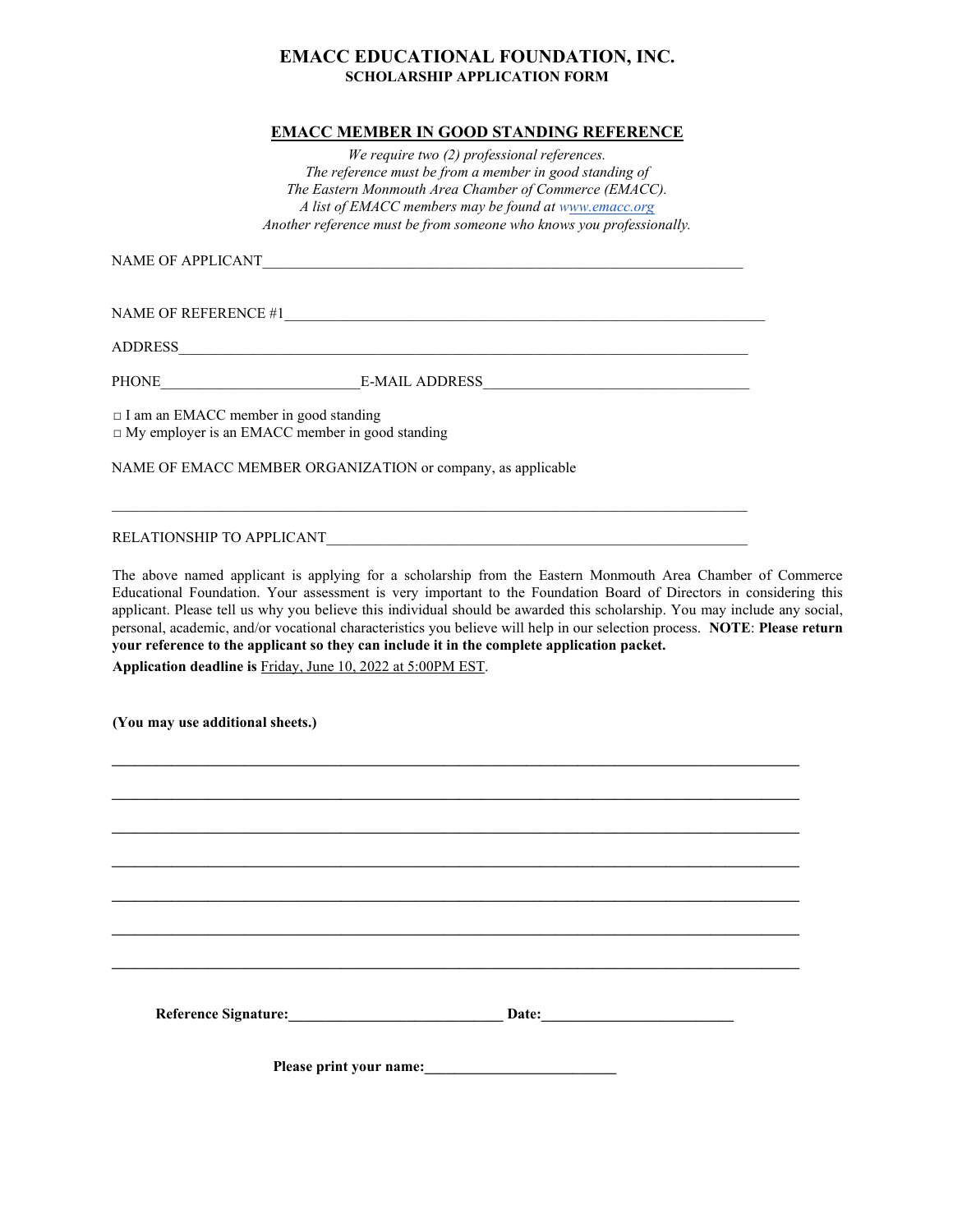#### **EMACC MEMBER IN GOOD STANDING REFERENCE**

*We require two (2) professional references. The reference must be from a member in good standing of The Eastern Monmouth Area Chamber of Commerce (EMACC). A list of EMACC members may be found at www.emacc.org Another reference must be from someone who knows you professionally.* 

NAME OF APPLICANT

NAME OF REFERENCE #2\_\_\_\_\_\_\_\_\_\_\_\_\_\_\_\_\_\_\_\_\_\_\_\_\_\_\_\_\_\_\_\_\_\_\_\_\_\_\_\_\_\_\_\_\_\_\_\_\_\_\_\_\_\_\_\_\_\_\_\_\_\_\_\_\_

ADDRESS\_\_\_\_\_\_\_\_\_\_\_\_\_\_\_\_\_\_\_\_\_\_\_\_\_\_\_\_\_\_\_\_\_\_\_\_\_\_\_\_\_\_\_\_\_\_\_\_\_\_\_\_\_\_\_\_\_\_\_\_\_\_\_\_\_\_\_\_\_\_\_\_\_\_\_\_\_

PHONE E-MAIL ADDRESS

 $\_$  , and the set of the set of the set of the set of the set of the set of the set of the set of the set of the set of the set of the set of the set of the set of the set of the set of the set of the set of the set of th

□ I am an EMACC member in good standing □ My employer is an EMACC member in good standing

NAME OF EMACC MEMBER ORGANIZATION or company, as applicable

RELATIONSHIP TO APPLICANT

The above named applicant is applying for a scholarship from the Eastern Monmouth Area Chamber of Commerce Educational Foundation. Your assessment is very important to the Foundation Board of Directors in considering this applicant. Please tell us why you believe this individual should be awarded this scholarship. You may include any social, personal, academic, and/or vocational characteristics you believe will help in our selection process. **NOTE**: **Please return your reference to the applicant so they can include it in the complete application packet. Application deadline is** Friday, June 10, 2022 at 5:00PM EST.

**\_\_\_\_\_\_\_\_\_\_\_\_\_\_\_\_\_\_\_\_\_\_\_\_\_\_\_\_\_\_\_\_\_\_\_\_\_\_\_\_\_\_\_\_\_\_\_\_\_\_\_\_\_\_\_\_\_\_\_\_\_\_\_\_\_\_\_\_\_\_\_\_\_\_\_\_\_\_\_\_\_\_\_\_\_\_\_\_\_\_\_\_\_** 

**\_\_\_\_\_\_\_\_\_\_\_\_\_\_\_\_\_\_\_\_\_\_\_\_\_\_\_\_\_\_\_\_\_\_\_\_\_\_\_\_\_\_\_\_\_\_\_\_\_\_\_\_\_\_\_\_\_\_\_\_\_\_\_\_\_\_\_\_\_\_\_\_\_\_\_\_\_\_\_\_\_\_\_\_\_\_\_\_\_\_\_\_\_** 

**\_\_\_\_\_\_\_\_\_\_\_\_\_\_\_\_\_\_\_\_\_\_\_\_\_\_\_\_\_\_\_\_\_\_\_\_\_\_\_\_\_\_\_\_\_\_\_\_\_\_\_\_\_\_\_\_\_\_\_\_\_\_\_\_\_\_\_\_\_\_\_\_\_\_\_\_\_\_\_\_\_\_\_\_\_\_\_\_\_\_\_\_\_** 

**\_\_\_\_\_\_\_\_\_\_\_\_\_\_\_\_\_\_\_\_\_\_\_\_\_\_\_\_\_\_\_\_\_\_\_\_\_\_\_\_\_\_\_\_\_\_\_\_\_\_\_\_\_\_\_\_\_\_\_\_\_\_\_\_\_\_\_\_\_\_\_\_\_\_\_\_\_\_\_\_\_\_\_\_\_\_\_\_\_\_\_\_\_** 

**\_\_\_\_\_\_\_\_\_\_\_\_\_\_\_\_\_\_\_\_\_\_\_\_\_\_\_\_\_\_\_\_\_\_\_\_\_\_\_\_\_\_\_\_\_\_\_\_\_\_\_\_\_\_\_\_\_\_\_\_\_\_\_\_\_\_\_\_\_\_\_\_\_\_\_\_\_\_\_\_\_\_\_\_\_\_\_\_\_\_\_\_\_** 

**\_\_\_\_\_\_\_\_\_\_\_\_\_\_\_\_\_\_\_\_\_\_\_\_\_\_\_\_\_\_\_\_\_\_\_\_\_\_\_\_\_\_\_\_\_\_\_\_\_\_\_\_\_\_\_\_\_\_\_\_\_\_\_\_\_\_\_\_\_\_\_\_\_\_\_\_\_\_\_\_\_\_\_\_\_\_\_\_\_\_\_\_\_\_\_\_\_**

**(You may use additional sheets.)** 

Reference Signature: **Network** Date:

**\_\_\_\_\_\_\_\_\_\_\_\_\_\_\_\_\_\_\_\_\_\_\_\_\_\_\_\_\_\_\_\_\_\_\_\_\_\_\_\_\_\_\_\_\_\_\_\_\_\_\_\_\_\_\_\_\_\_\_\_\_\_\_\_\_\_\_\_\_\_\_\_\_\_\_\_\_\_\_\_\_\_\_\_\_\_\_\_\_** 

Please print your name: